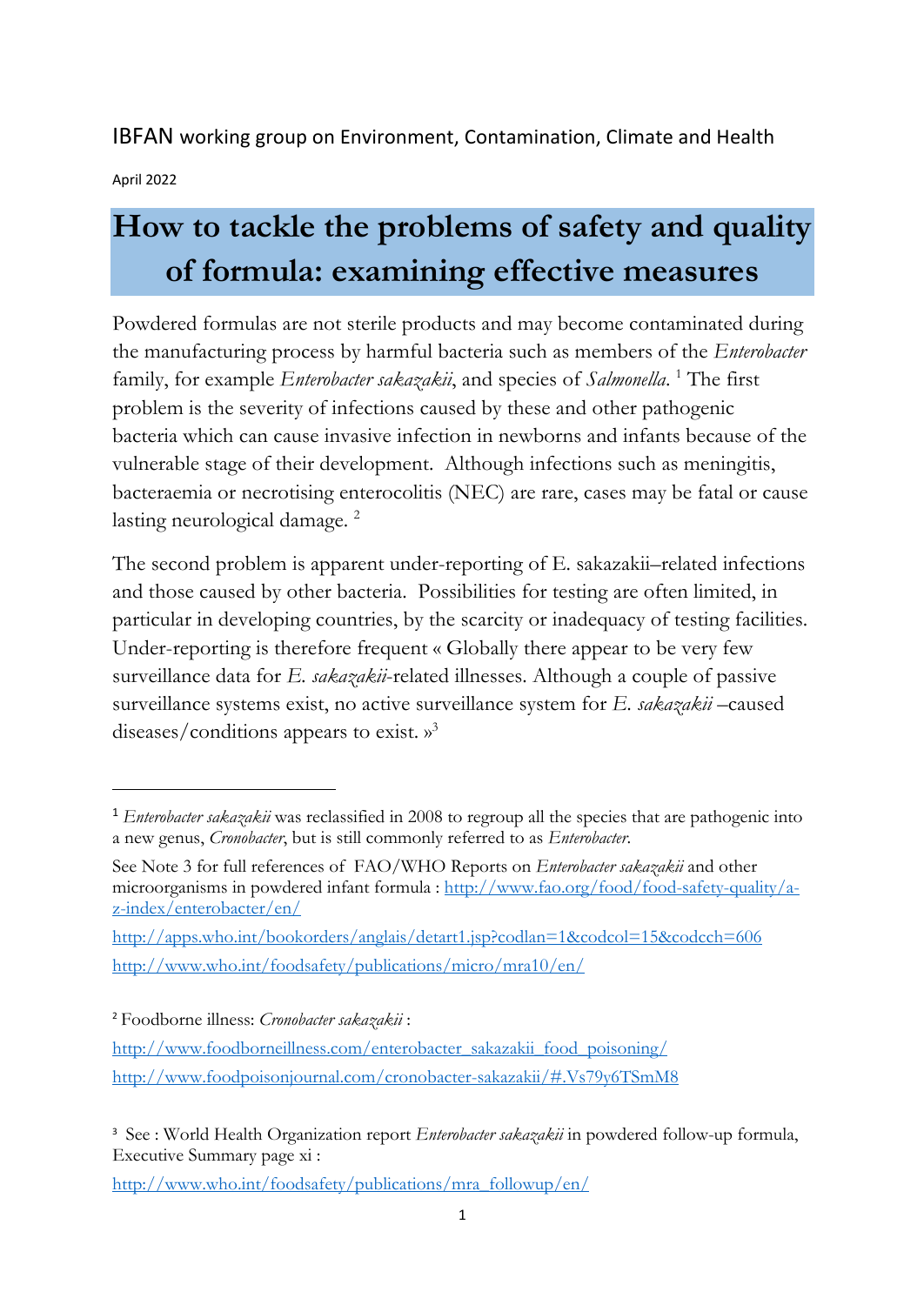The third and perhaps most disquieting problem is the emerging resistance of strains of bacteria such as members of the *Enterobacter* family to frequently-used antimicrobials (antibiotics), and more recently to the 'antibiotics of last resort' for treating serious infections in infants. « Available data on colonization with multidrug resistant (MDR) *Enterobacteriaceae* in pediatric patients suggest that intestinal carriage of these organisms can last for months to years in some children. » 4

**This article examines these problems further and then asks a series of questions, suggesting answers and solutions by assessing the arguments for and against each question: Why it is vital to ensure the safety and quality of formula? What measures are effective? Why have so few governments taken action to implement measures? What are formula manufacturers doing to stop contamination at factory level?**

# **1. Why it is so vital to ensure the safety and quality of formula.**

Formulas are industrially processed foodstuffs based on cows' milk or soy; they therefore contain no live cells to protect infants against infections and boost the immune response. At birth, a baby's immune system is immature and breastfed babies are protected by the anti-infective agents in breastmilk, a living fluid. These inhibit the growth of harmful bacteria and boost the maturation of the infant's immune system. The article « Breastfeeding: maintaining an irreplaceable immunological resource » demonstrates the value that the anti-infective agents in breastmilk provide for the infant's maturing immune system. 5 Research published in January 2016 6 revealed that « breastmilk contains an antibiotic capable of

<sup>4</sup> See reports from the US Centers of Disease Control and Prevention : http://www.cdc.gov/HAI/organisms/cre/

http://wwwnc.cdc.gov/eid/article/21/11/15-0548\_article http://www.ncbi.nlm.nih.gov/pmc/articles/PMC4236051/

<sup>&</sup>lt;sup>5</sup> See http://www.pubfacts.com/detail/15229475/Breastfeeding:-maintaining-an-irreplaceableimmunological-resource

<sup>6</sup> See http://www.sciencetimes.com/articles/8263/20160125/breastmilk-protein-eradicatesuperbugs-study-reveals.htm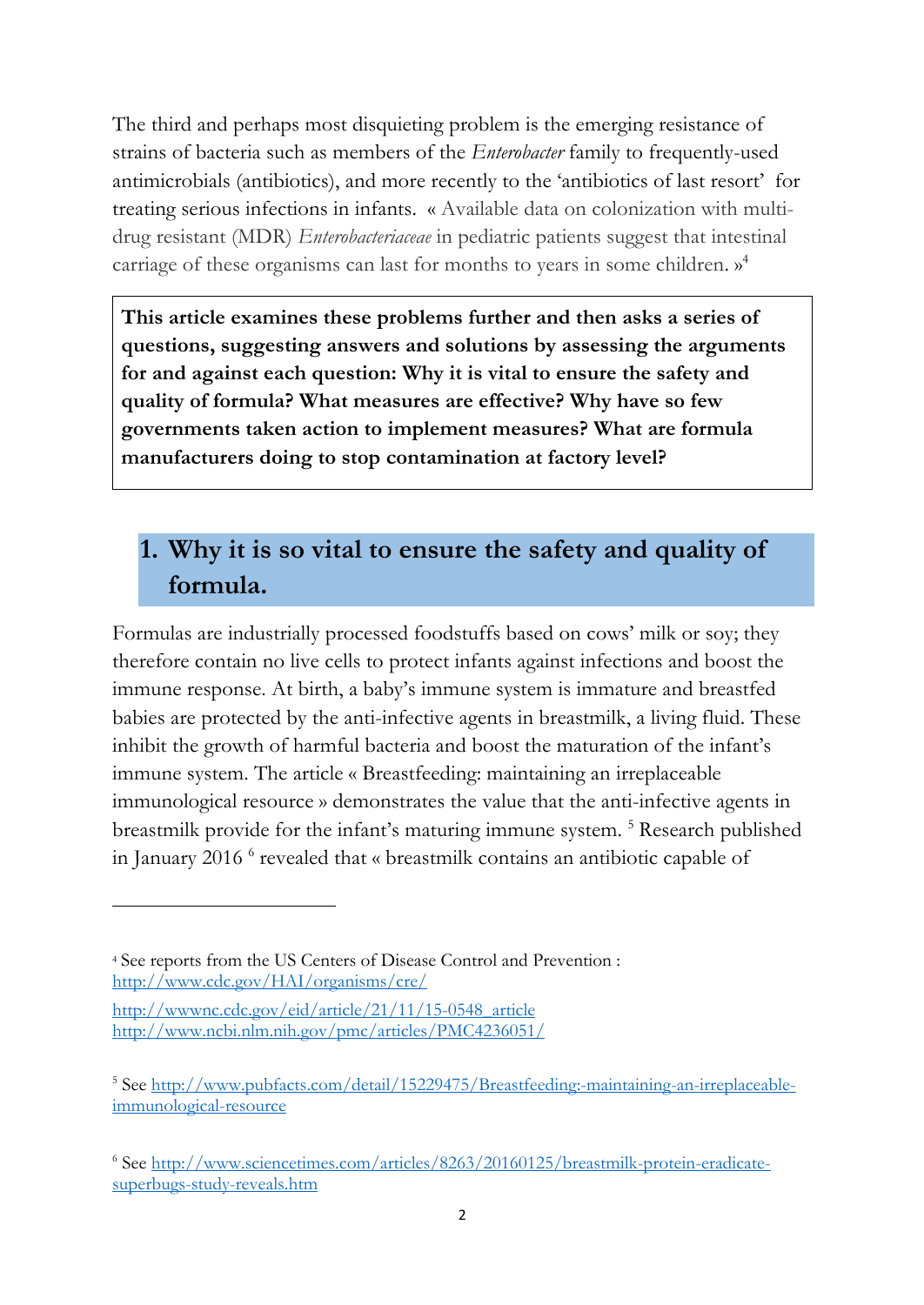treating drug-resistant bacteria. A protein medically known as lactoferrin keeps babies healthy in their first months, and could be effective in killing bacteria, viruses and fungi", perhaps by sequestering the iron in breast milk so that it is not available for their use. The January 2016 Lancet series on breastfeeding emphasises that findings from studies done with modern biological techniques suggest novel mechanisms that characterise breastmilk as a personalised medicine for infants.<sup>7</sup>

Unlike breastfed infants, formula-fed infants do not benefit from these and many other types of protection against infections during the most vulnerable stages of their development. In addition, newborn infants infants are particularly at risk because « the stomach of newborns, especially of premature babies, is less acidic than that of adults : a possible important factor contributing to the survival of an infection with *Enterobacter sakazakii* in infants. » (See FAO/WHO Reports, ref. 1.). Some babies are especially vulnerable: low-birth weight, immuno-compromised and premature infants, particularly those in Neonatal Intensive Care Units (NICUs). In an attempt to address some of the dangers of formula, some companies are experimenting with the addition of probiotics. However, when live probiotic micro-organisms are added to special formulas for pre-term or immunocompromised infants, they may be contaminated by moulds that can cause fatalities. <sup>8</sup>

# **2. Which measures are effective? Resolutions, Recommendations, Guidelines or Guidance – or Legislation?**

# **2.1 World Health Assembly calls for explicit warnings**

Faced with this potential threat of powdered formula feeding for infant health, the Member States of the World Health Organization (WHO) discussed this matter twice, in 2005 and 2008. As a result, the World Health Assembly, WHA, the

<sup>7</sup> Series papers: Breastfeeding: The Lancet (www.thelancet.com/series/breastfeeding). Breastfeeding in the 21st century: epidemiology, mechanisms, and lifelong effect. Victora, Cesar G et al. The Lancet , Volume 387 , Issue 10017 , 475 – 490. Why invest, and what it will take to improve breastfeeding practices? Rollins, Nigel C et al. The Lancet , Volume 387 , Issue 10017 , 491 - 504

<sup>8</sup> See http://www.formkit.com/news/2014-12-10-000000/fda-warning-dietary-supplementscontaining-live-bacteria-or-yeast-pose-risk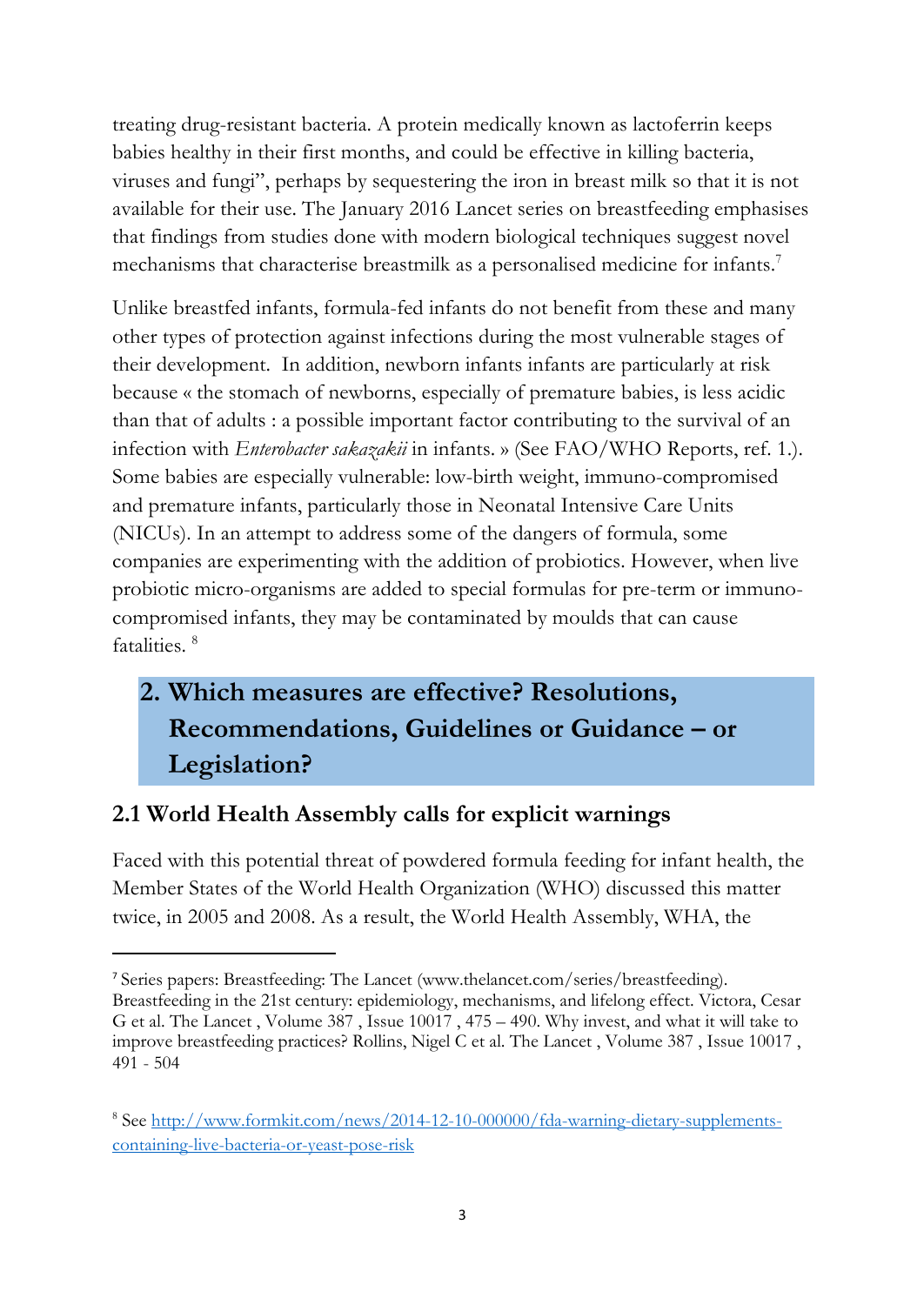highest international policy setting body for public health, adopted two subsequent resolutions. The first resolution WHA 58.32 urged governments to ensure that health workers, parents and other caregivers are provided with information that powdered infant formula may contain pathogenic micro-organisms and must be prepared and used appropriately. The resolution included the exhortation to ensure « where appropriate, that this information is conveyed through an **explicit warning on packaging** (emphasis added). « The reason for this requirement is « the intrinsic contamination of powdered infant formula with *E. sakazakii* and *Salmonella* had been a cause of infection and illness, including severe disease in infants ... and could lead to serious developmental sequelae and death. »<sup>9</sup>

#### **!** *Major problem: Why still so few warnings on product labels and packaging?*

WHA resolutions are international health recommendations and do not have the force of a Treaty or Convention. Therefore, few governments have implemented the 2005 recommendation requiring manufacturers to provide information and label products with warnings about pathogenic micro-organisms*.* They have used the weasel words « where appropriate » and avoided taking action. Their explanation? « The companies argue that many consumers are unlikely to understand the term 'pathogenic micro-organisms' and feel using such a term might unduly scare them about product composition.  $\alpha^{10}$ 

This is a spurious argument because it is perfectly possible to explain what these disease-causing bacteria are and the infections they may cause. Parents and others caring for infants, if they understand the reasons why, are capable of preparing formula correctly. This is, of course, unless they live in conditions of poverty which do not make it possible for them to take the extra care in preparing, storing and handling powdered formula. The real reason why manufacturers shy away from these crucial actions can be most likely interpreted as the fear of the loss of consumer confidence in their products if the facts are clearly stated – and a consequent dip in sales and loss of profits.

<sup>9</sup> See Shubber S. The International Code of Marketing of Breastmilk Substitutes : History and Analysis. 2nd Edition 2011. Pinter and Martin Ltd.

<sup>&</sup>lt;sup>10</sup> See 2016 edition of Action for Nutrition Index (ATNI), which provides information about companies so that potential investors can examine risks and assess profitability.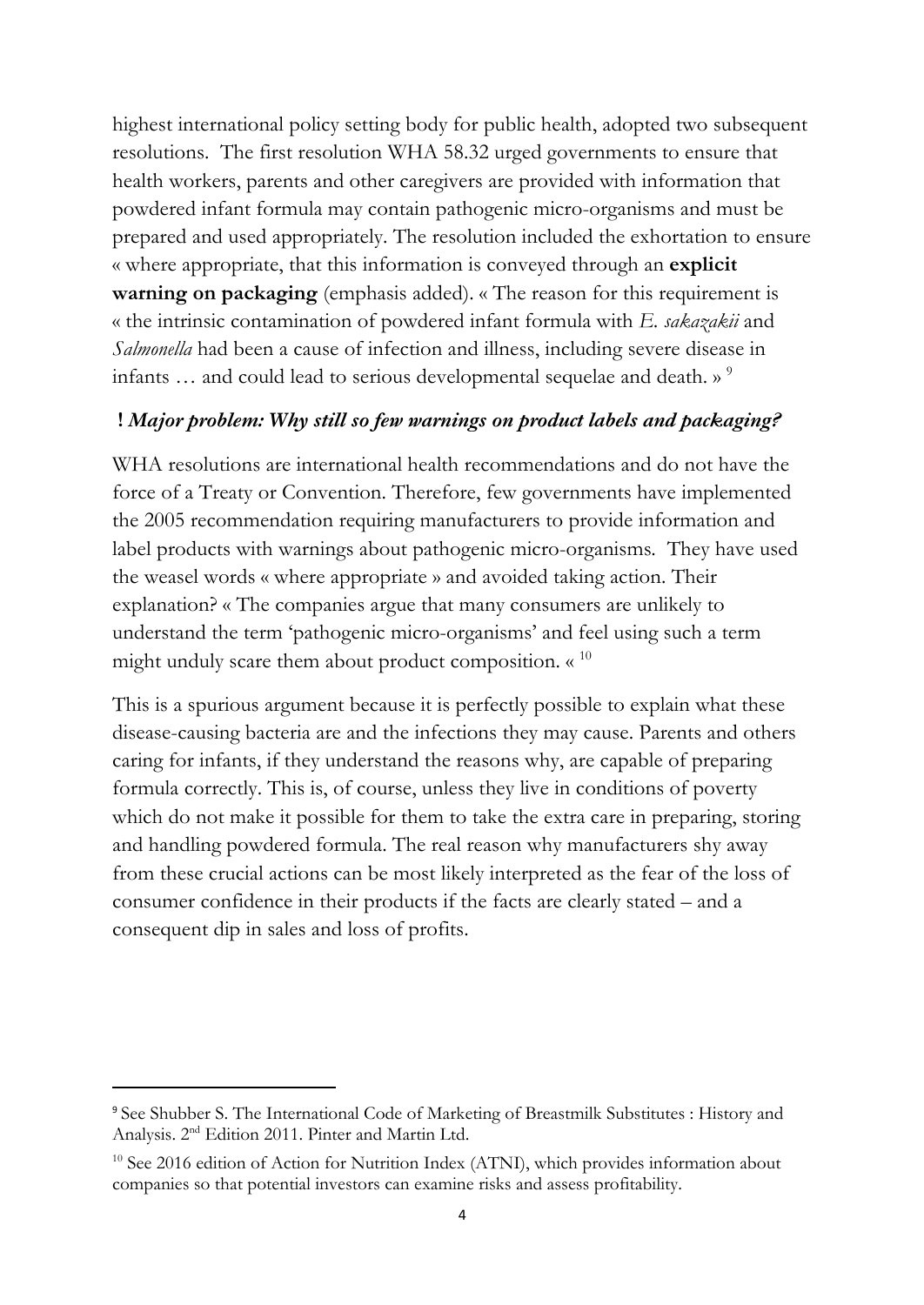### **2.2 World Health Assembly calls for information and guidance**

Three years later, in 2008, the second resolution WHA 61.29 adopted the Guidelines on safe preparation, storage and handling of powdered infant formula<sup>11</sup> which had been prepared by the WHO Secretariat to assist governments. WHA urged governments to take action to implement the WHO Guidelines. This tool includes the 'lethal' or 'killer' step to inactivate *Enterobacter* and *Salmonella* species, which are heat-resistant and are only inactivated or killed by high temperatures. Therefore, the Guidelines recommend that powdered formula should be prepared with very hot water, that has first been boiled and then cooled to no less than 70° C before adding the powder. Several governments have now issued national guidelines following the WHO recommendations. A list has been compiled and is being updated, as well as a list of product recalls and court cases <sup>12</sup>.

#### **!** *Major problem: shifting responsibility to individuals*

National guidance issued by these governments will hopefully prevent death and serious illness in babies. However, from the perspective of consumers, it removes responsibility from the formula manufacturers and places the onus of responsibility squarely on the product users – parents, care-givers and health professionals. If an infant or child falls ill due to contaminated formula, parents would most likely seek justice in a court room in vain. The company can argue that the formula was improperly prepared and stored and that safety precautions issued by the government were not followed.

In addition, formula manufacturers further fudge and shift the problem by arguing that handling very hot water at no less than 70°C presents a risk that those preparing powdered formula may scald themselves. This is a spurious and patronizing argument: is it really too risky for parents and health professionals to use boiling water, as they already do to prepare a cup of tea or coffee? The alternative to using really hot water to prepare powdered formula for an infant may entail serious infection or death.

<sup>&</sup>lt;sup>11</sup> See WHO : http://www.who.int/foodsafety/publications/powdered-infant-formula/en/

<sup>12</sup> See http://ibfan.org/fact-contaminants-govt-action

and http://ibfan.org/fact-contaminants-reports-recall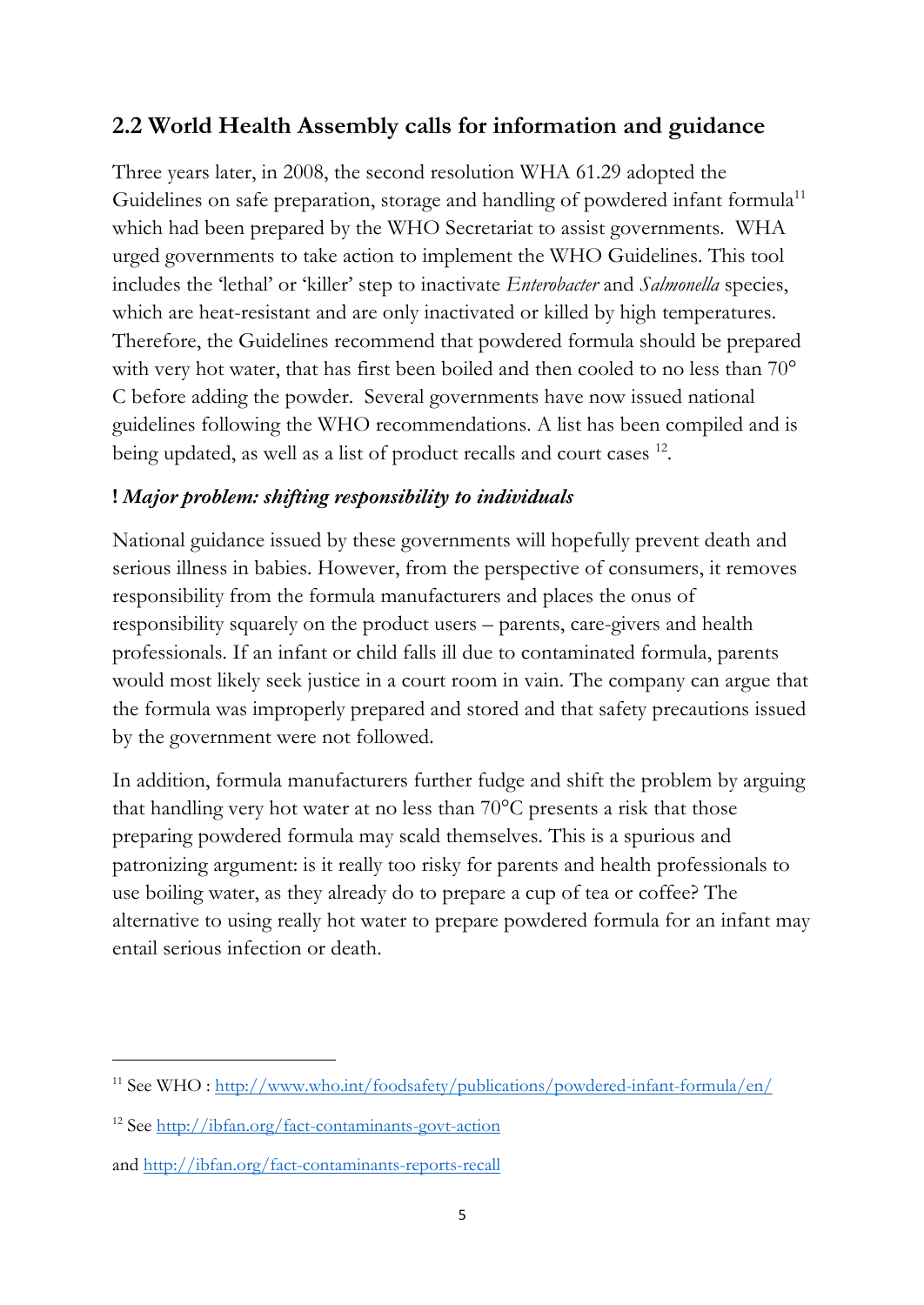# **3. World Health Assembly calls for national regulation**

The 2008 WHA resolution 61.29 also called for government action "through food safety measures, including appropriate regulatory measures, to reduce the risk of contamination of powdered infant formula and other pathogenic micro-organisms during the manufacturing process … and to monitor the effectiveness of these measures".

# **3.1 Tackling the problem at factory level : Legislation by the US Federal Government**

### **This is the course taken by the US federal Government - and it required over 17 years.**

In July 2014 the US Food and Drug Administration( FDA) issued its Final Rule on Infant Formula: Current Good Manufacturing Practices (CGMPs); Quality Control Procedures; Notification Requirements; Records and Reports; and Quality Factors **13.** This document was issued as 3 separate legal texts. The final rule of July 15, 2014, « adopts, with some modifications, the interim final rule of February 10, 2014 » and the modifications of July 15, 2014. This process is explained in Note 1, while the history is explained in Note 2.

**For the purposes of this article, these 3 texts are called the Rule. The arguments in favour or against the Rule are analysed below as a series of Advantages and Disadvantages.**

# **3.2 Purpose of the Rule**

The Rule aims to « help prevent the manufacture of adulterated infant formula, ensure the safety of infant formula and ensure that the nutrients in infant formula are present in a form that is bioavailable ». The words « *and safe*» are added in the interim final rule but are not repeated in the final version of the rule. (See Note 1 for full texts of the interim and final Rule.)

**Most important**, the Rule concerns not only powdered formula but also liquid and other formulas for infants under 12 months of age.

**Equally important** is the fact that the Rule is a regulation under US federal law and is thus federally enforceable « The requirements in the final rule improve

<sup>&</sup>lt;sup>13</sup> For the pdf file see www.gpo.gov/fdsys/pkg/FR-2014-06-10/pdf/2014-13384.pdf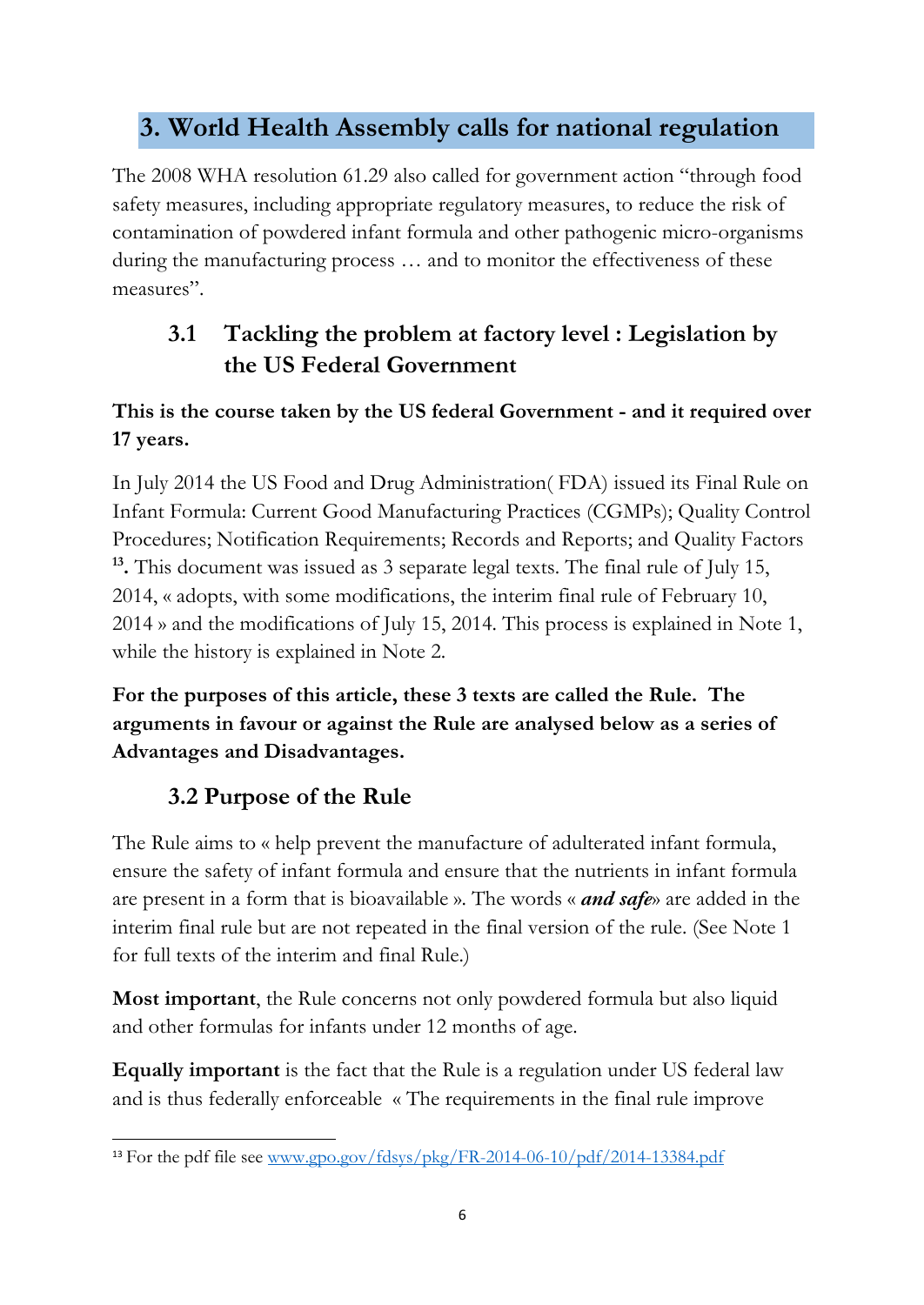protection of infants consuming infant formula products by establishing greater regulatory control over the formulation and production of infant formula. » (See Interim final rule, legal authority in Note 1.)

**Advantages:** The sections of the Rule on safety and quality controls highlight the potential risks of formula feeding due to adulteration or contamination, and underscore the need to ensure that formula feeding is made safer for babies who are not breastfed. FDA uses the term adulteration of infant formula from microorganisms, rather than contamination, but the summary of the major provisions of Rule contains the crucial fact « Because powdered infant formulas are not sterile products, the interim final rule requires testing of representative samples of powdered infant formula at the final product stage, before distribution, and establishes values for two microorganisms, *Cronobacter* and *Salmonella* species (spp). «

**Disadvantages**: The above section is not re-stated in the final Rule, although this adopts the interim final rule with some modifications. The 3 versions of the Rule as published make comparisons complex and there is **no full final text of the Rule with a synthesis of the modifications and corrections.** 

# **3.3 Scope of the Rule**

According to the FDA Consumer Update of June 9, 2014, "FDA sets high quality standards for the safety and nutritional quality of infant formulas during this critical time of development". The Rule therefore includes not only safety requirements for formula, but also its quality and nutritional adequacy. It thus "sets standards for:

- Current good manufacturing practices specifically designed for infant formula, including required testing for the harmful pathogens (diseasecausing bacteria) *Salmonella* and *Cronobacter*.
- A requirement that manufacturers demonstrate that the infant formulas they produce support normal physical growth.
- A requirement that infant formulas be tested for nutrient content on three distinct occasions in the final product stage, before entering the market, and at the end of the products' shelf life."14

<sup>&</sup>lt;sup>14</sup> See 'FDA takes Final Steps on Infant Formula Protections': **http://www.fda.gov/ForConsumers/ConsumerUpdates/ucm048694.htm**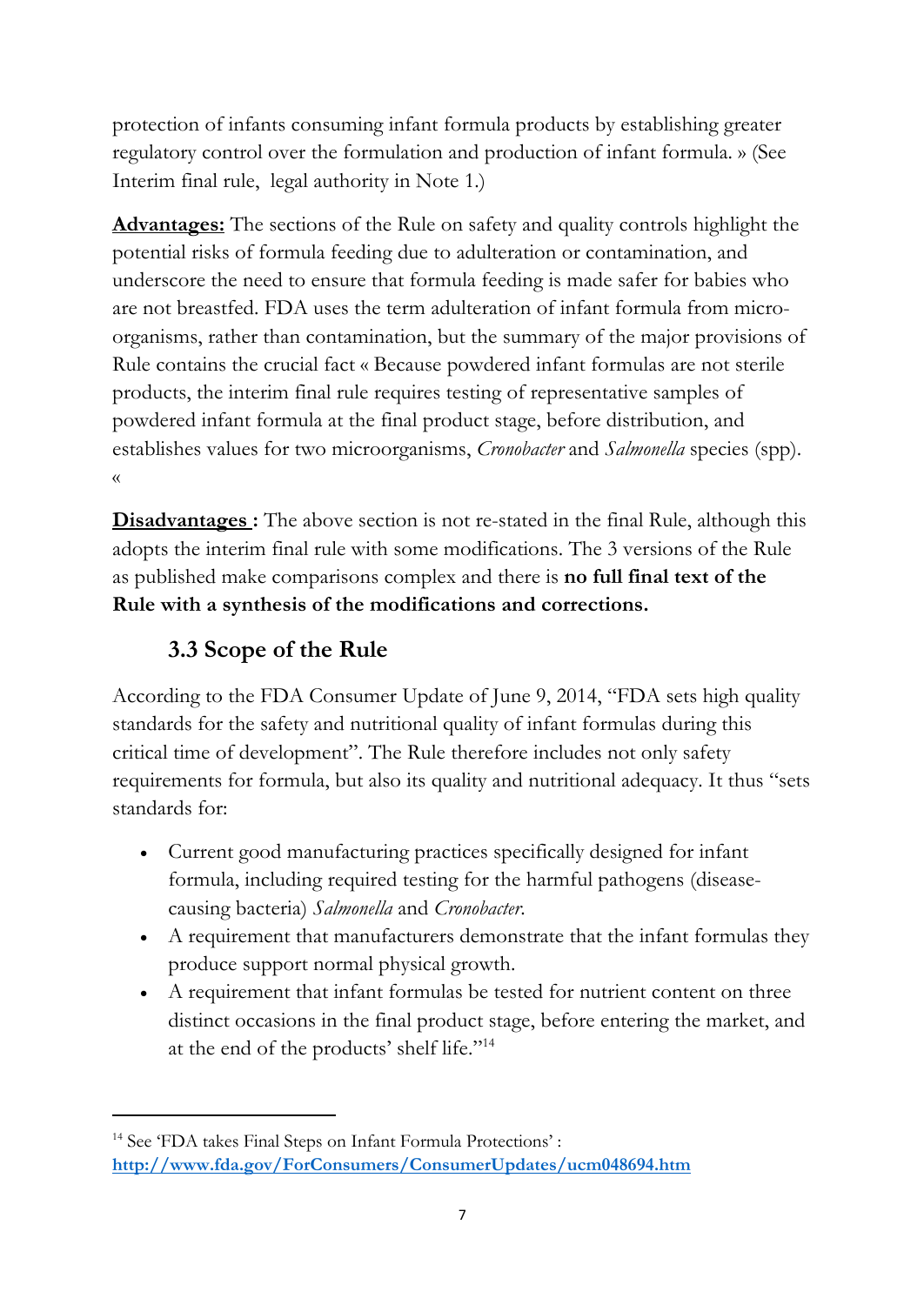**Advantages:** The scope includes not only powdered infant formula but also liquid infant formulas, either ready-to-feed or from concentrate as well as specific acidified foods. An infant is defined as under 12 months of age.

Apart from legally recognising the serious problem of adulteration, the Rule addresses both safety and quality of formula under the term 'quality factors', meaning "those factors necessary to demonstrate the safety of the infant formula and the bioavailability of its nutrients, as prepared for market and when fed as the sole source of nutrition, to ensure the healthy growth of infants." The section on Definitions explains that it "modifies the wording of the definition of 'quality factor' in § 106.3 of the final rule. The revised definition still speaks to the safety of formula while clarifying that the term 'bioavailability' refers to nutrients."

#### **Disadvantages:**

As explained in the FDA document quoted above, "The final rule applies only to infant formulas intended for use by healthy infants without unusual medical or dietary problems." There are thus important exempt categories.

The FDA has therefore issued Draft Guidance for Industry on Exempt Infant Formula Production, listing the exemptions and containing recommendations on Current Good Manufacturing Practices, Quality Control Procedures, Conducts of Audits, and Records and Reports. **It is important to note that such Guidance documents contain only non-binding recommendations. 15**

### **3.4 Nutritional adequacy of formula**

The Rule contains detailed provisions to address nutrient levels in infant formula and their bioavailability as well as sufficient biological quality of the protein used. It also specifies the date of November 12, 2015 for formula manufacturers to meet these requirements for quality factors in eligible formulas.

Advantages: Several provisions in the Rule require that infant formulas satisfy the two quality factors of normal physical growth and sufficient biological quality of the protein component of the formula.  $\frac{16}{16}$  Section 106.96 lists the requirements

<sup>15</sup>http://www.fda.gov/Food/GuidanceRegulation/GuidanceDocumentsRegulatoryInformation /InfantFormula/ucm384451.htm

<sup>&</sup>lt;sup>16</sup> FDA 2014 Guidance for Industry : Demonstration of quality factors requirements under CFR  $106.96(i)$ :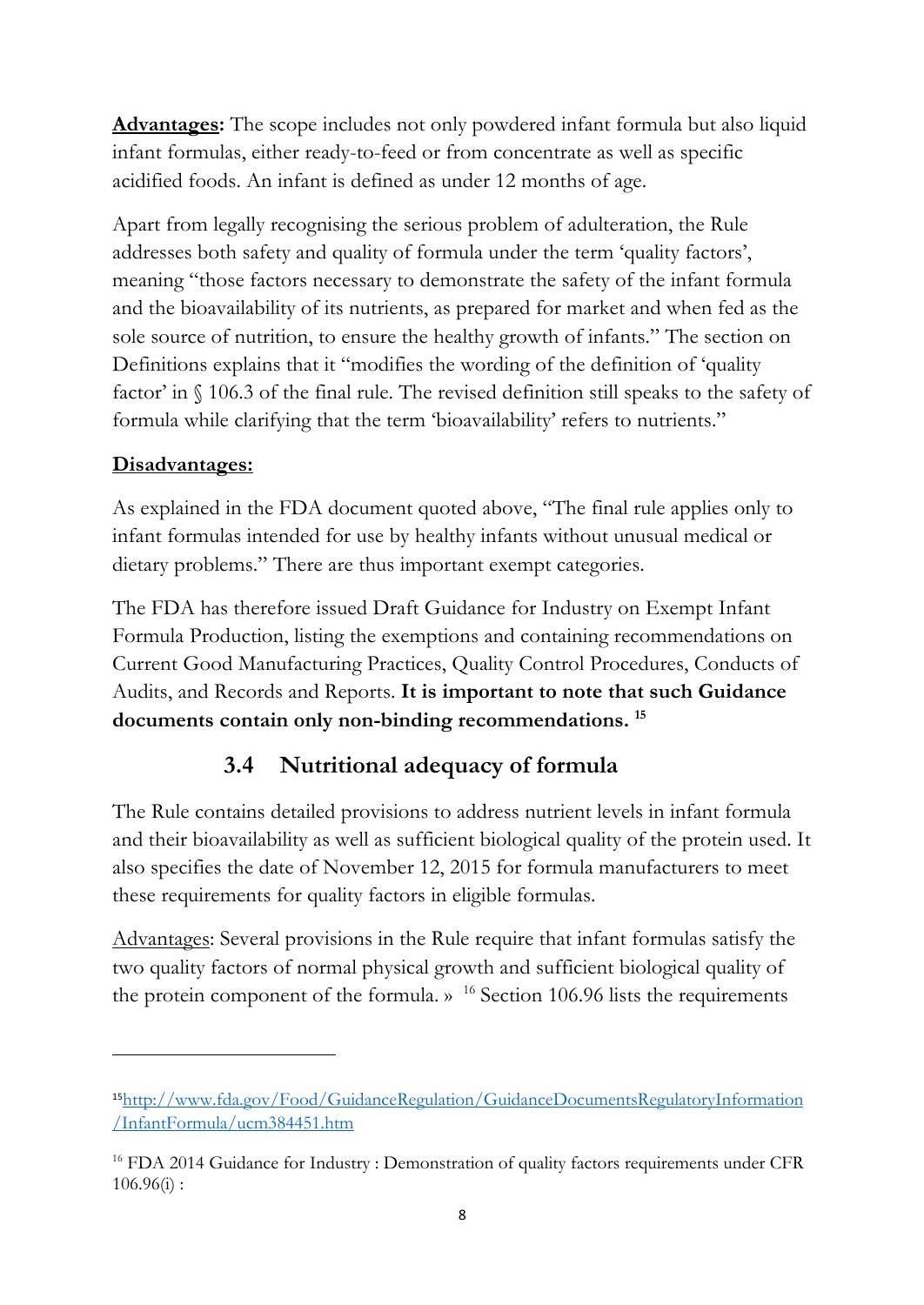for scientific evidence to demonstrate that a formula supports normal physical growth in infants for whom it is the sole source of nutrition. Furthermore, controls to prevent adulteration also address the problem of preventing nutrient deterioration by removing air from the finished product, ensuring proper sealing, instituting controls for stability and defining the length of shelf life (§ 105.50 2, 3, 4).

Disadavantages : As noted by George Kent in his article «"Regulating the Nutritional Adequacy of Infant Formula in the United States" 17 « The FDA lists safety issues of concern but does not speak in any systematic way about nutritional adequacy. The FDA offers no explanation of the importance of nutritional adequacy in all its dimensions. » 18In an earlier article, "The Nutritional Adequacy of Infant Formula.", Kent presents this concept of the role of formula in ensuring both physical growth in infants and also health outcomes: the child's long-term health and development including not only physical growth but also protection against infections and allergies, and cognitive development. In the Rule « Attention to the role of growth has been carried over … but the separate reference to health has been dropped. »

Kent provides a critique of the growth monitoring study required by the FDA (ref. 17) and notes that « if the FDA handles this the same way it handles safety assessments, it would accept the manufacturers' analysis and conclusions and not form conclusions of its own. » **This underscores the major failing in the FDA Rule: the methods used to assess company compliance.**

# **3.5 Company Compliance**

**There are in fact two important dates for compliance by formula manufacturers.** First, by September 8, 2014 manufacturers must comply with all provisions on controls to prevent adulteration or contamination of formula during

http://www.fda.gov/food/guidanceregulation/guidancedocumentsregulatoryinformation/ucm4 00036.htm

<sup>17</sup> Kent G. "Regulating the Nutritional Adequacy of Infant Formula in the United States." Clinical Lactation, Vol. 5, No. 4, pp. 133-136 (2014). http://www.ingentaconnect.com/content/springer/clac/2014/00000005/00000004/art00006

<sup>18</sup> In an earlier article, "The Nutritional Adequacy of Infant Formula.", Kent presents this concept : see Clinical Lactation, Vol. 3, No. 1 (2012), pp. 21-25. http://www.ingentaconnect.com/content/springer/clac/2012/00000003/00000001/art00004)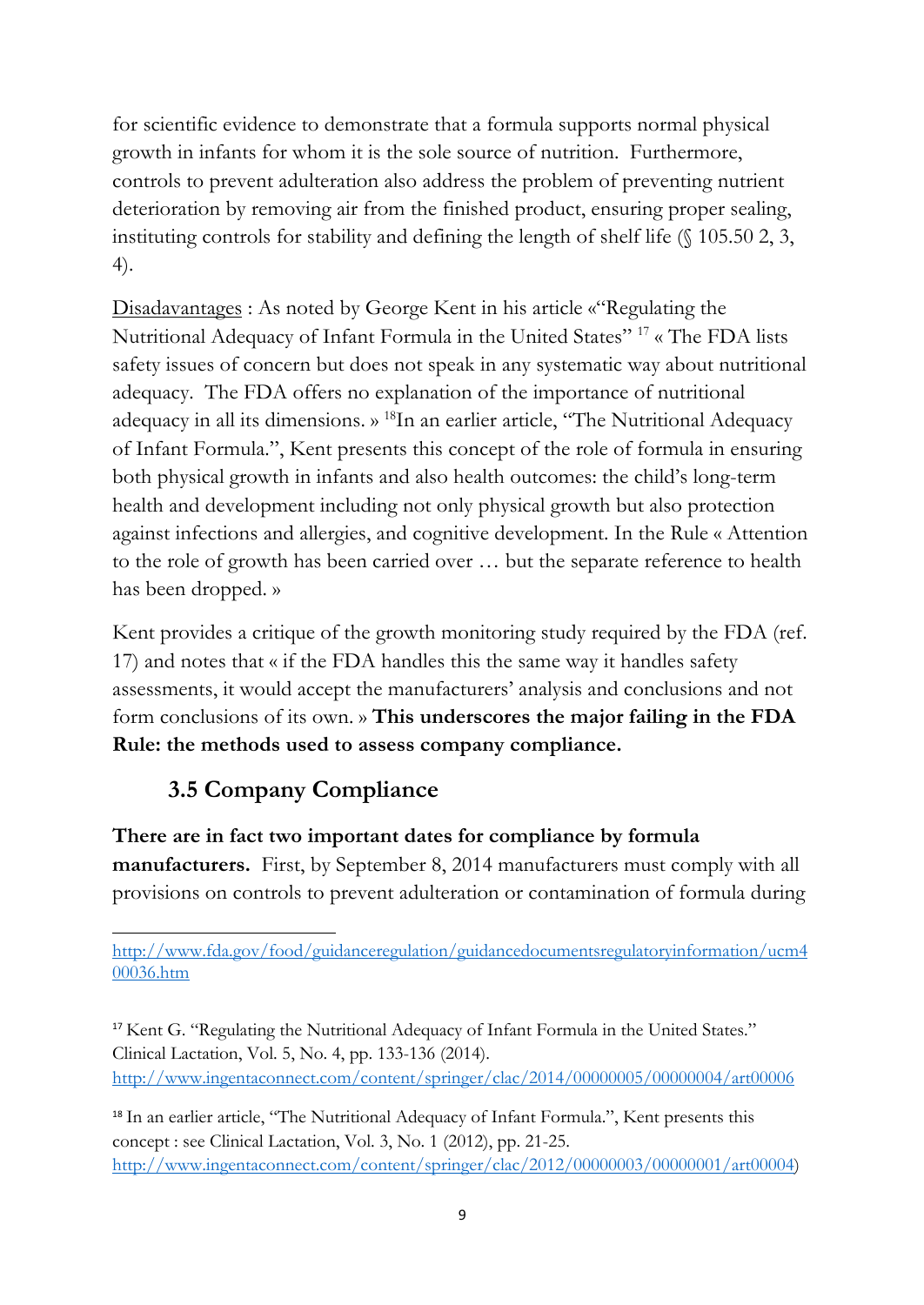processing and packaging. Then by November 12, 2015, manufacturers must comply with specific provisions on requirements for quality factors for formula and record-keeping<sup>19</sup>.

Although the Federal Register states « This final rule will set in place federally enforceable requirements for the safety and quality of infant formula», it is clear that the onus of responsibility lies with the manufacturers for controlling at every stage of the manufacturing and packaging process, and for end-product testing.

**Advantages:** Manufacturers cannot complain that they were not consulted and now must therefore comply with the provisions of the final rule and of the previous interim final rule; they were consulted extensively since 1996 and then further on both texts, as the FDA explains: "In light of comments received after the interim rule was published, the final rule provides some modifications and clarifications, and sets a date of September 8, 2014 for manufacturer compliance." However, there appears to have been no process for in-depth consultations with civil society and product users and their comments were not registered.

**Disadvantages:** The provisions of the Rule include a plethora of provisions for controls and audit procedures. Each one begins with « A manufacturer », for instance « A manufacturer shall ensure, at any point, step or stage where control is necessary to prevent adulteration of infant formula, that all hardware is routinely inspected and checked according to written procedures  $\ldots$   $\mathcal{R}^{20}$ 

It is the manufacturers who must make and retain records of scheduled audits, but "although the findings shall be maintained they need not be made available to the  $FDA. y<sup>21</sup>$ 

#### **!** *Who audits who – and how?*

### **There appears to be a contradiction with earlier Guidance issued by the FDA for manufacturers, prompting the legitimate question: Does the 2014 federally enforceable Rule supersede the 2006 Guidance for Industry?**

In previous guidance documents, the FDA affirms that it "oversees manufacturers of infant formulas and helps ensure that these products are safe and support

<sup>19</sup> See articles § 106.96(a), 106.96(b), 106.100(p)(2) and 106.100(q)(2) in Code of Federal Regulations (CFR) 21.

<sup>&</sup>lt;sup>20</sup> Provisions in §s 106.20 – 106.91 on Controls and §s 106.100 on Records in the final rule.

<sup>21</sup> Provision § 106.100 (j).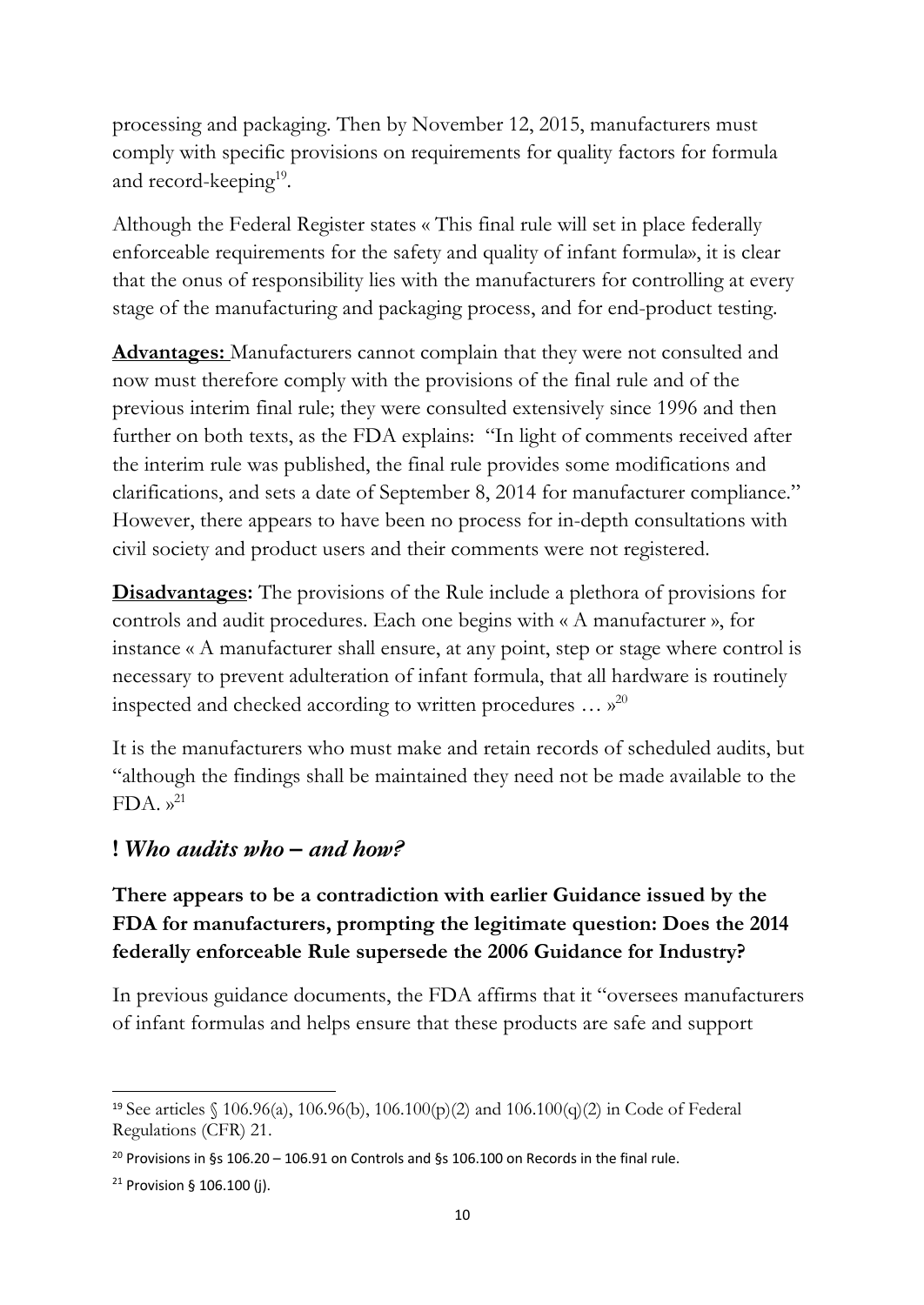healthy growth in infants who consume them."<sup>22</sup> FDA explains that it "monitors" infant formula products as part of its responsibility and conducts yearly inspections of all facilities that manufacture infant formula and collects and analyzes product samples. FDA also inspects new facilities. If FDA determines that an infant formula presents a risk to human health, the manufacturer of the formula must conduct a recall." This FDA 'oversight' is not an approval system: "FDA does not approve infant formulas before they can be marketed. However, all formulas marketed in the United States must meet federal nutrient requirements, which are not changed by the new rule. Infant formula manufacturers are required to register with FDA and provide the agency with a notification prior to marketing a new formula." (ref. 22)

#### **It is thus the manufacturers themselves which must notify the FDA of their own audits, control systems and record-keeping (§ 106.90-95). This is a notification system to the FDA and not an inspection system by the FDA.**

### **3.6 Testing for harmful microorganisms – but only for 2 of them**

The federally enforceable controls in the Rule thus « require testing of representative samples of powdered infant formulas at the final product stage, before distribution, and establish values for two microorganisms. » This testing is to be done by manufacturers for the species of two harmful pathogens (diseasecausing bacteria) named *Cronobacter* spp. (the new name for *Enterobacter sakazakii* ) and *Salmonella* spp. Both are well-known bacterial contaminants from fecal contamination; both can cause severe invasive infection in infants that can be lifethreatening or lead to long-lasting neurological damage.<sup>23</sup>

and « FDA Guidance for Industry » dated March 1, 2006: http://www.fda.gov/Food/GuidanceRegulation/GuidanceDocumentsRegulatoryInformation/InfantFormula/ucm 056524.htm

<sup>23</sup> See Cronobacter Expanded Information by CDC : http ://www.cdc.gov/cronobacter/technical.html and Cronobacter resources: http://www.cdc.gov/cronobacter/resources.html

<sup>22</sup> http://www.fda.gov/AboutFDA/Transparency/Basics/ucm336546.htm

and « Is It really FDA Approved ? » : http://www.fda.gov/ForConsumers/ConsumerUpdates/ucm047470.htm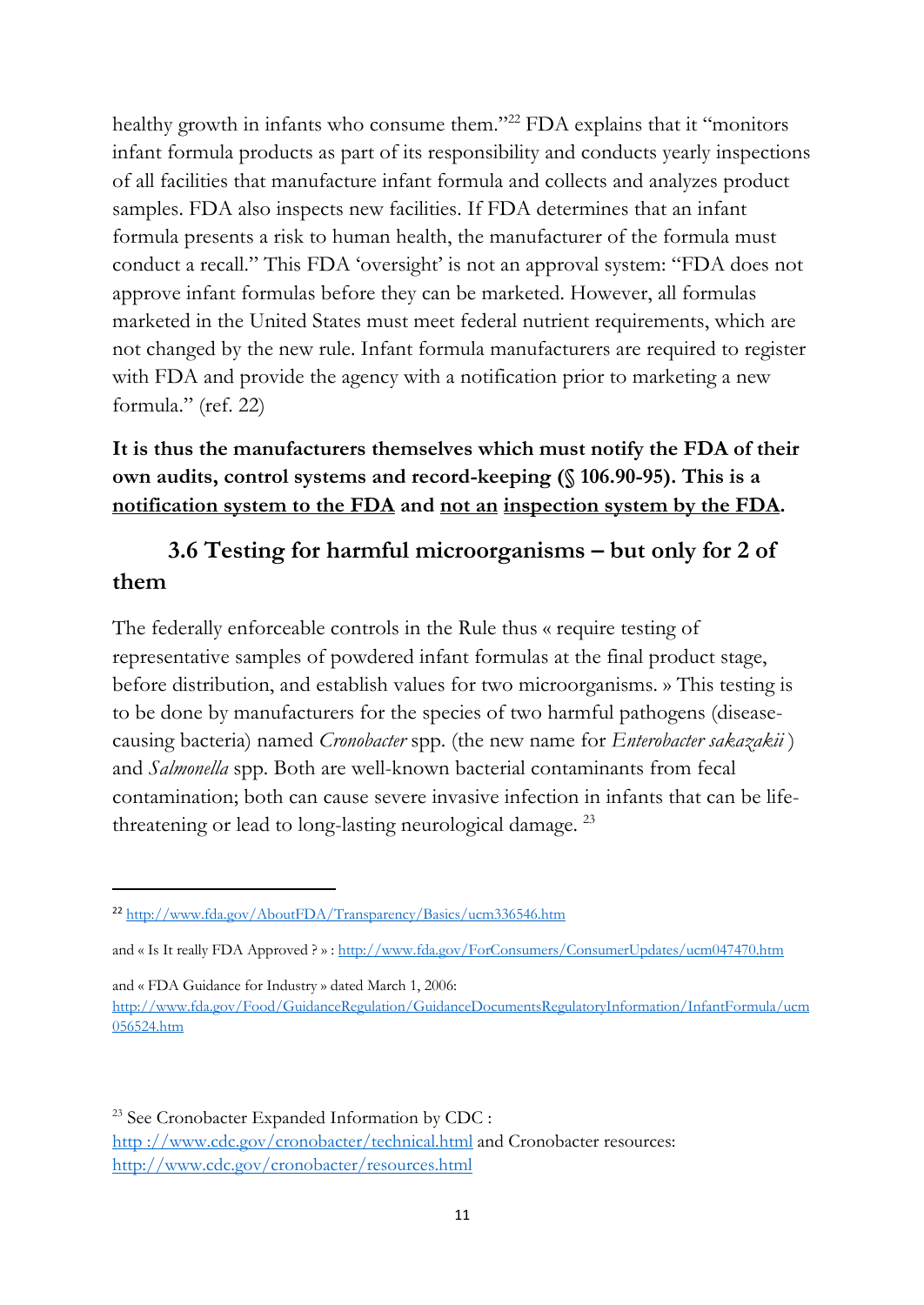The values for testing are given in § 106.55 on 'Controls to prevent adulteration from microorganisms': for *Cronobacter* spp. there must be none detected (0-zero) in 30 samples, with a sample size of 10 grams. For *Salmonella* spp. there must be none detected (0-zero) in 60 samples, with a sample size of 25 grams.

**Advantages :** The requirements listed in § 106.50 on Controls to prevent adulteration during manufacturing are detailed and comprehensive ; they include controls to prevent adulteration by workers, by facilities (water, ventilation, sanitation), by equipment or utensils, mechanical or electronic equipment, ingredients, containers or closures for the whole manufacturing process.

**Disadvantages:** Again it is the manufacturers who conduct the testing and there are no values for testing for other potentially harmful microbiological or fungal contaminants. **<sup>24</sup>** The text of the interim rule, subsequently adopted as the final rule, explains that "it had been tentatively determined to establish a standard for *Cronobacter* spp and *Salmonella* spp … that manufacturers would be required to test representative samples of each production aggregate (batch) for the two pathogens; that testing for the five remaining microorganisms (fecal coliforms and *Listeria monocytogenes, Staphylococcus aureus, Bacillus cereus*) would not be required." This is perplexing given the documented cases of contamination of formula and formula thickeners by *Bacillus cereus* and other spore-forming bacteria (see ref. 10). A court case was brought against the manufacturers of a formula thickener and testing showed that contamination by *Bacillus cereus* during manufacturing had caused severe and life-threatening Necrotizing Enterocolitis (NEC). <sup>25</sup>

### **! Manufacturers absolved of responsibility?**

**Does this mean that now that the Rule requires compliance by formula manufacturers, that they will report to the USFDA and therefore be able to state that they have complied with all regulatory requirements – and thus be relieved of any liability for their product causing severe invasive infection in formula-fed infants and young children, in particular those that are caused by other bacteria than** *Cronobacter* **spp and** *Salmonella* **spp?** 

 $24$  See the interim rule p. 7977

<sup>&</sup>lt;sup>25</sup> http://www.businesswire.com/news/home/20120502006598/en/York-Parent-Charges-SimplyThick-Infant-Food-Thickener

and http://www.courthousenews.com/2013/06/07/58315.htm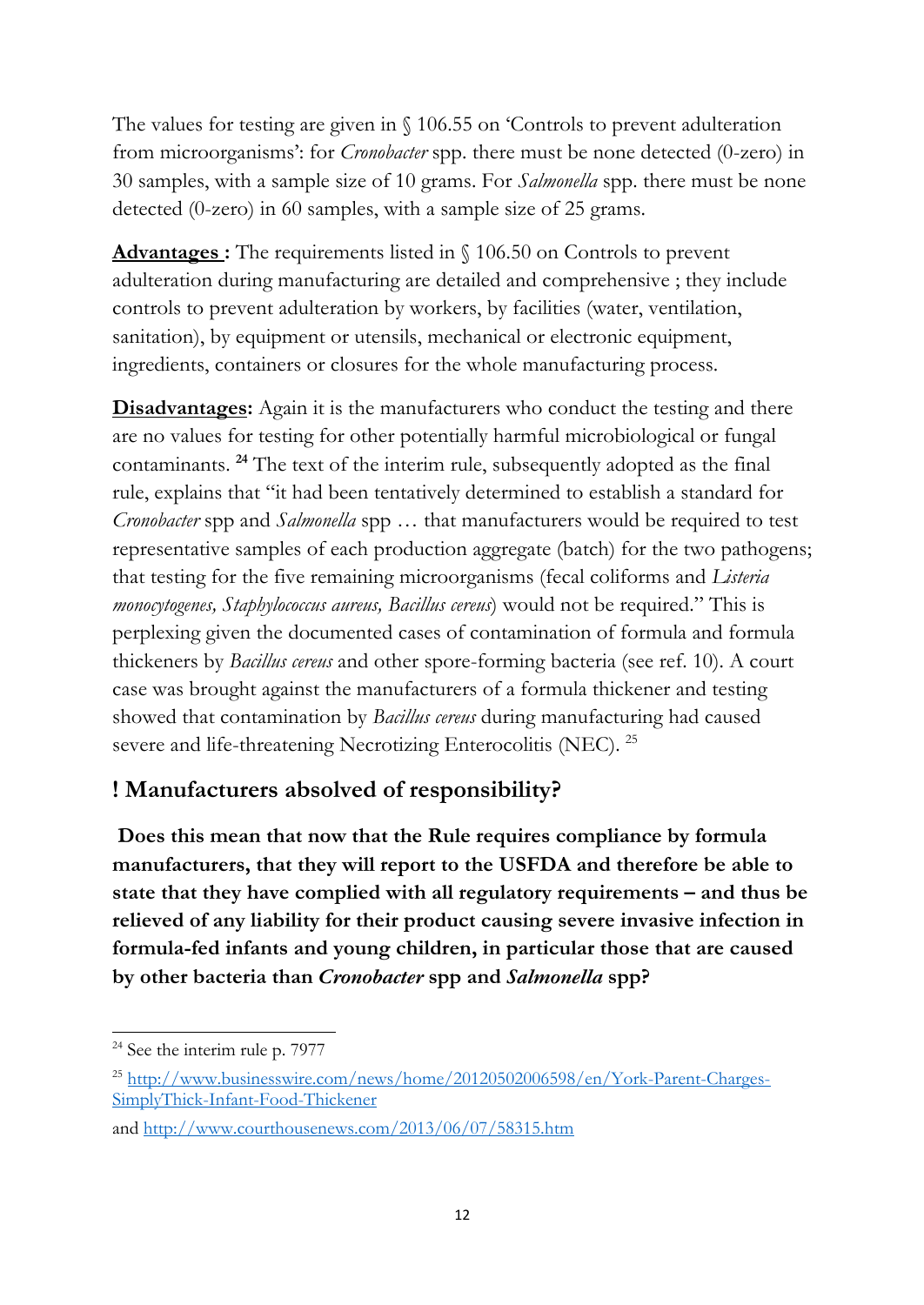# **3.7 Hygienic Practices, Storage and Record-keeping**

Record-keeping of all quality-control procedures is key to identification of adulteration or alteration in bioavailability of nutrient levels in formulas.

**Advantages:** A comprehensive list of requirements for manufacturers is provided in Sub-part F, § 106.100 on Records.

**Disadvantages:** The Rule states in the earlier  $\int$  106.20 (i) « We are modifying the language to permit doors to toilet facilities to open into the plant facilities where infant formula, ingredients, containers or closures are processed, handled, or stored if alternate means have been taken to protect against contamination » These « alternate means » are however not specified.

Questions may also be asked about provision § 106.30 which was revised to read « A manufacturer may maintain a cold storage area for an in-process infant formula or for a final infant formula at a temperature not to exceed 45°F (7.2°C) for a defined period of time provided that the manufacturer has scientific data and other information to demonstrate that the time and temperature conditions of such storage are sufficient to ensure that there is no significant growth of microorganisms of public health significance during the period of storage of the inprocess or final infant formula product ». **Once again, the onus is on the manufacturer to provide such evidence rather than on external verification.** 

# **3.8 Discrepancies – inconsistency with other US Federal agencies**

The preparation instructions for powdered formula given by the USFDA are quite different from those given by the US Centers of Disease Control and Prevention (CDC) 26. Unlike the CDC documents, the FDA final rule mentions only once in the interim rule that powdered infant formula is not a sterile product, and of course omits the importance of the 'lethal' decontamination step in formula preparation to inactivate any harmful bacteria that may be present in the formula powder. In contrast, the CDC documents give clear instructions to mix the formula powder with water that has first been boiled and then cooled to not less than 70° C or 158° F before mixing the powder, to use the prepared formula

<sup>26</sup> http://www.cdc.gov/Features/Cronobacter/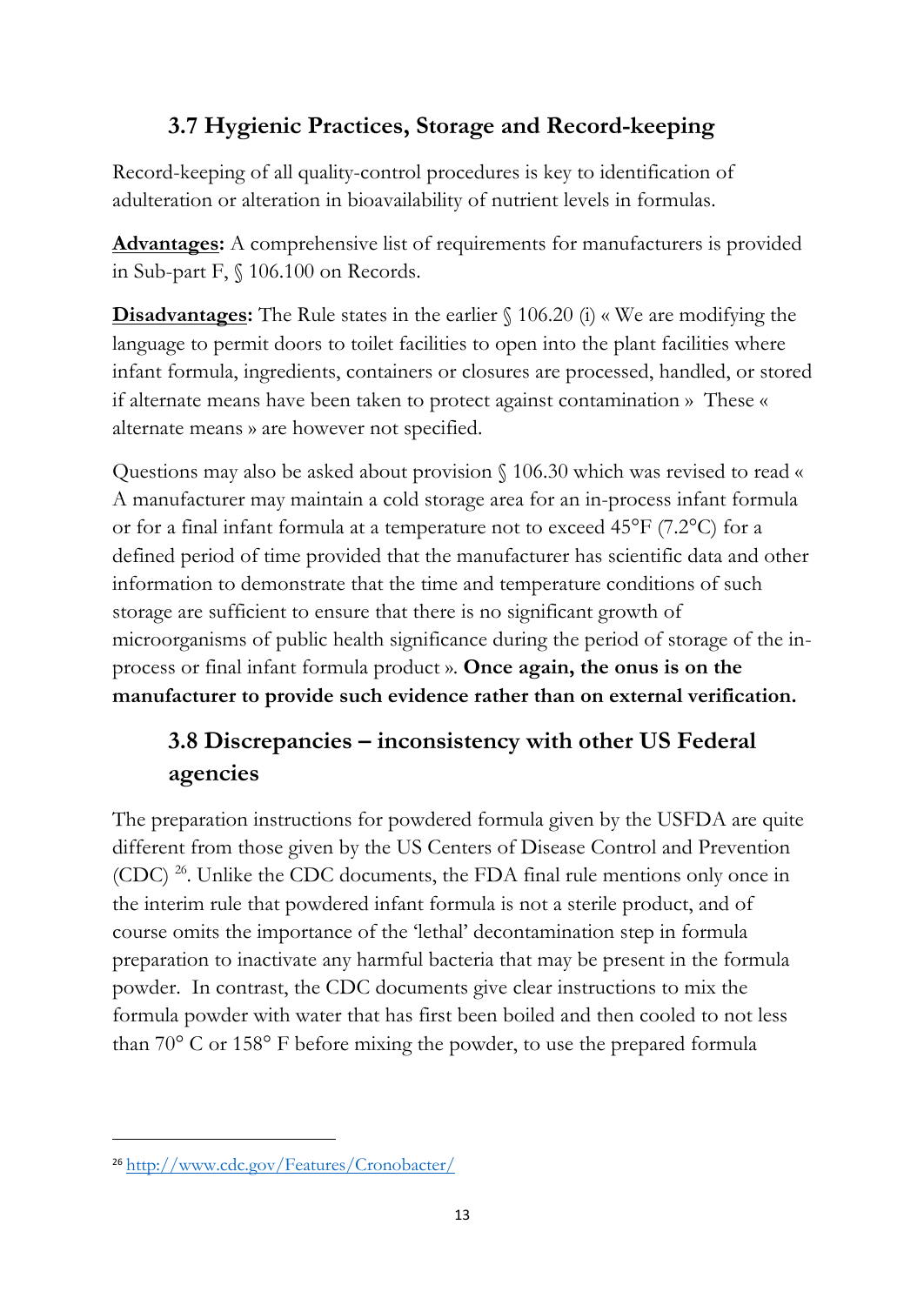within 2 hours of preparation and to discard any formula if the baby does not finish the bottle « If in doubt, throw it out ».

### **3.9 Recall Requirements**

Earlier documents dating from 2006 (ref. 22) state the « FDA is authorized to initiate an FDA-mandatory recall if the agency determines that an adulterated or misbranded infant formula presents a risk to human health. » However, the Rule in § 106.100 stipulates « When there is a reasonable possibility of a causal relationship between the consumption of an infant formula and an infant's death, the manufacturer shall, within 15 days of receiving such information, conduct an investigation and notify the Agency (FDA) as required in 106.50.» Is there a discrepancy between these documents or is it a case of a distinction between probable or definite causality?

Regarding recalls, the Rule in § 106.70 states « Any rejected infant formula shall be clearly identified as having been rejected for use and shall be controlled under a quarantine system designed to prevent its release or distribution. »

### **!** *Will this rejection include repackaging for redistribution or dumping in Third Countries of products that do not meet USFDA regulatory requirements?*

# **4. Conclusion**

As a U.S. Federal Government Ruling, the Rule was published in the Federal Register of the Code of Federal Regulations (CFR). It is thus federally enforceable and became effective as of July 15, 2014. As noted by Kent (op.cit.), the FDA is « the federal agency with primary responsibility for ensuring the quality of infant formula » Thus « This agency's standards are important not only for people living in the U.S. but also for people elsewhere. Other national governments may assume that the standards set in the U.S. are sound and adopt its methods. »

**The Government of Bangladesh did not wait for the U.S. to finalise their**  texts. On May 14, 2014 the Government issued Act No. 35 of 2013<sup>27</sup> as an Act to re-enact and repeal the 1984 Ordinance on the Regulation of Marketing. Whereas the U.S. Rule has no provisions for punishment or fines for non-compliance by manufacturers, the law in Bangladesh imposes Penalties : « 12(2) If a child becomes ill or dies from the use of any breast-milk substitutes, infant foods, commercially

<sup>&</sup>lt;sup>27</sup> Issued as an Act to re-enact and repeal the 1984 Ordinance on the Regulation of Marketing of Breast-milk Substitutes, Infant Foods, Commercially Manufactured Complementary Foods and the Accessories Thereof.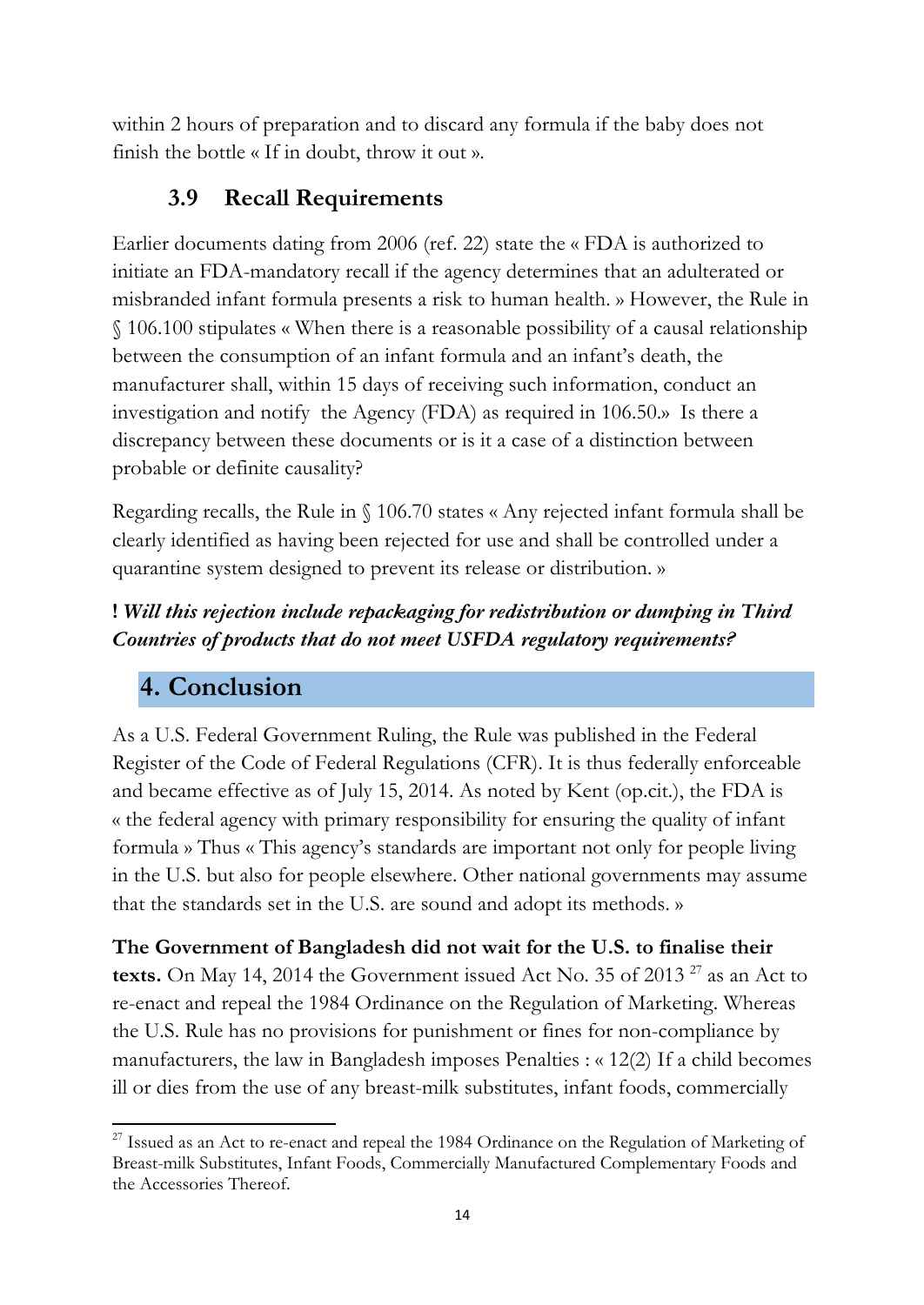manufactured complementary foods or of any accessories thereof, it shall constitute a punishable offence under this Act, and for that the company that has produced (these products) shall be punished with 10 (ten) years of imprisonment or with a fine which may extend to maximum fifty lacs or with both, and the fine so imposed shall be given in the prescribed manner to the family of the victim. »

It remains to be seen how the Bangladeshi law will be enforced; the by-laws in preparation in 2015 will address more specific issues of bacterial contamination. The law and its by-laws will apply to all parents whose babies have suffered, and not only to those who can afford expensive court cases, as occurs in the United States.

Given the severity of infection and the long-lasting disabilities caused by contaminated powdered infant formulas, it is not only imperative to enact laws and regulations, but also to enforce them and penalise manufacturing companies which fail in their obligations to protect the health and safety of vulnerable infants.

It is not sufficient for manufacturers to conduct their own testing, their own reports and audits. It is not enough for them to make them available to the FDA. The testing must be independent and result must be made available to the public. Manufacturers must be held accountable; in the Courthouse reviews (ref. 25), the parents of the baby who suffered catastrophic injuries say it all « There are no words to explain how much suffering this has caused our little girl and how much despair and hopelessness we as her family have endured » The attorney for the family has the final word « Infant food manufacturers owe a duty to parents and babies to prepare and sell safe products. »

#### **Note 1. Regulatory Status: Legal Texts**

In 2014 the Rule was published in the Federal Register of the Code of Federal Regulations (CFR) Parts 106 and 107 under section 412 of the Federal Food, Drug and Cosmetic (FD&C) Act, under and the Infant Formula Act of 1980 passed by Congress, which amended the FD&C Act to include this section 412. In 1986, Congress amended Section 412 under the Anti-Drug Abuse Act, to address 'concerns related to the sufficiency of quality control testing, current good manufacturing practice, recordkeeping, and recall requirements for infant formula.'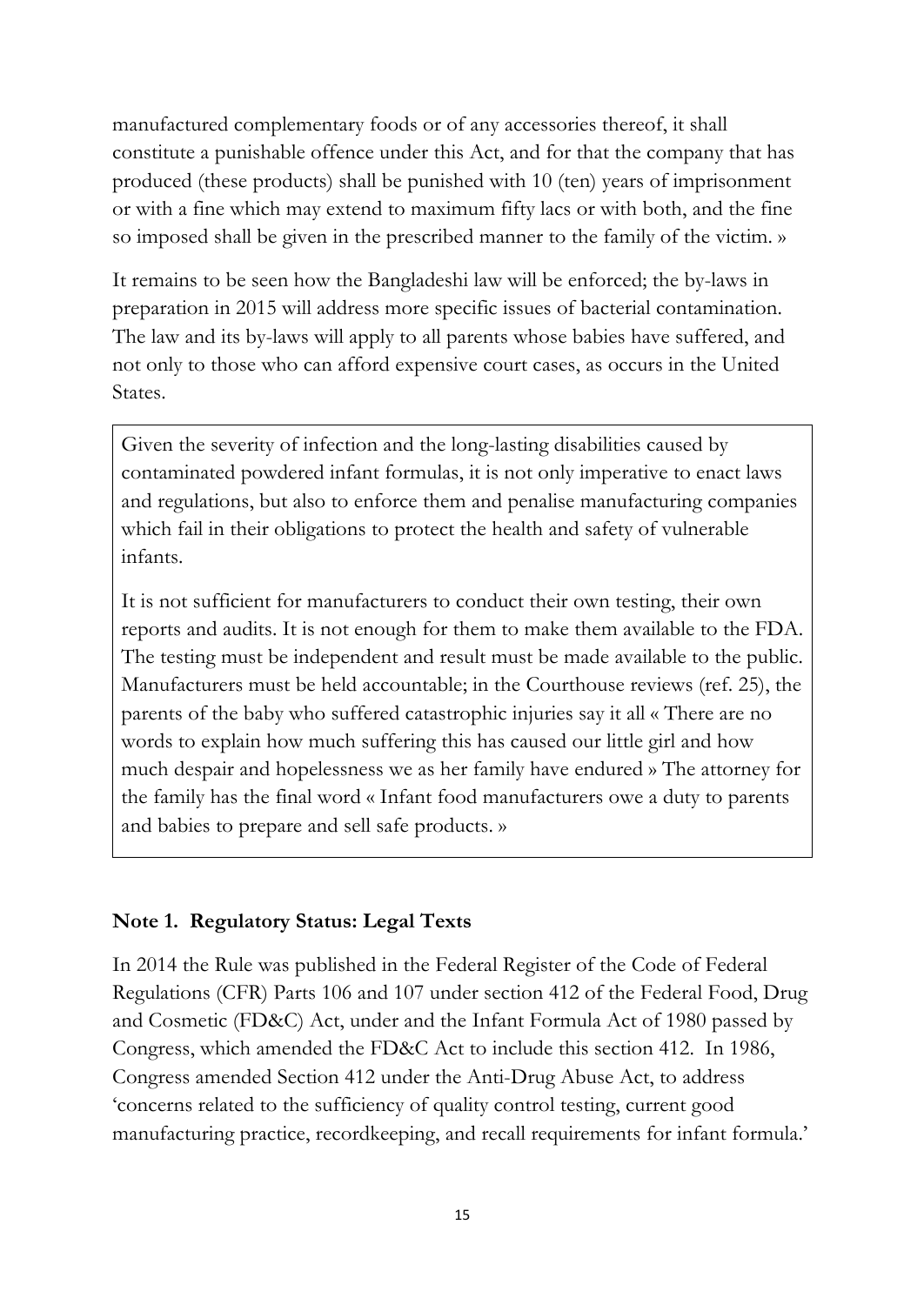(See Purpose of the Interim Final Rule and Summary of Legal Authority, page 7934 of the Federal Register.)

#### **The Final Rule is made up of three texts:**

- The **first** is the text of the interim final rule, published in the U.S. Federal Register of February 10, 2104.<sup>28</sup> This first text contains all the articles: https://www.federalregister.gov/articles/2014/02/10/2014-02148/currentgood-manufacturing-practices-quality-control-procedures-quality-factorsnotification
- The **second** is the text of the final rule published in the Federal Register of June 10, 2014. This text includes only the modifications made to the interim final rule after comments were received. The Summary explains « This final rule affirms the interim final rule's changes to FDA's regulations and provides additional modifications and clarifications. The final rule also responds to certain comments submitted in response to the request for comment on the interim final rule. » See: https://www.federalregister.gov/articles/2014/06/10/2014-13384/currentgood-manufacturing-practices-quality-control-procedures-quality-factorsnotification For the pdf file :

www.gpo.gov/fdsys/pkg/FR-2014-06-10/pdf/2014-13384.pdf

• The **third** text contains corrections to « some errors that appeared in the Preamble of the final rule » and was published in the Federal Register of July 15, 2014, thus making the 3 texts effective as July 15, 2014: https://www.federalregister.gov/articles/2014/07/15/2014-16476/currentgood-manufacturing-practices-quality-control-procedures-quality-factorsnotification

### **Note 2. History of the Rule and Background:**

The process of finalising the Rule lasted 17 years, with 8 actions between 1996 and November 2013. These actions for review and comments by manufacturers are related to the sufficiency of quality control testing, current good manufacturing practices (CGMP), record-keeping, and recall requirements for infant formula. The comments on the interim final rule show how hard the companies fought at

<sup>&</sup>lt;sup>28</sup> See also the Announcement of the interim final rule on February 6, 2014 : http://www.fda.gov/NewsEvents/Newsroom/PressAnnouncements/ucm384886.htm